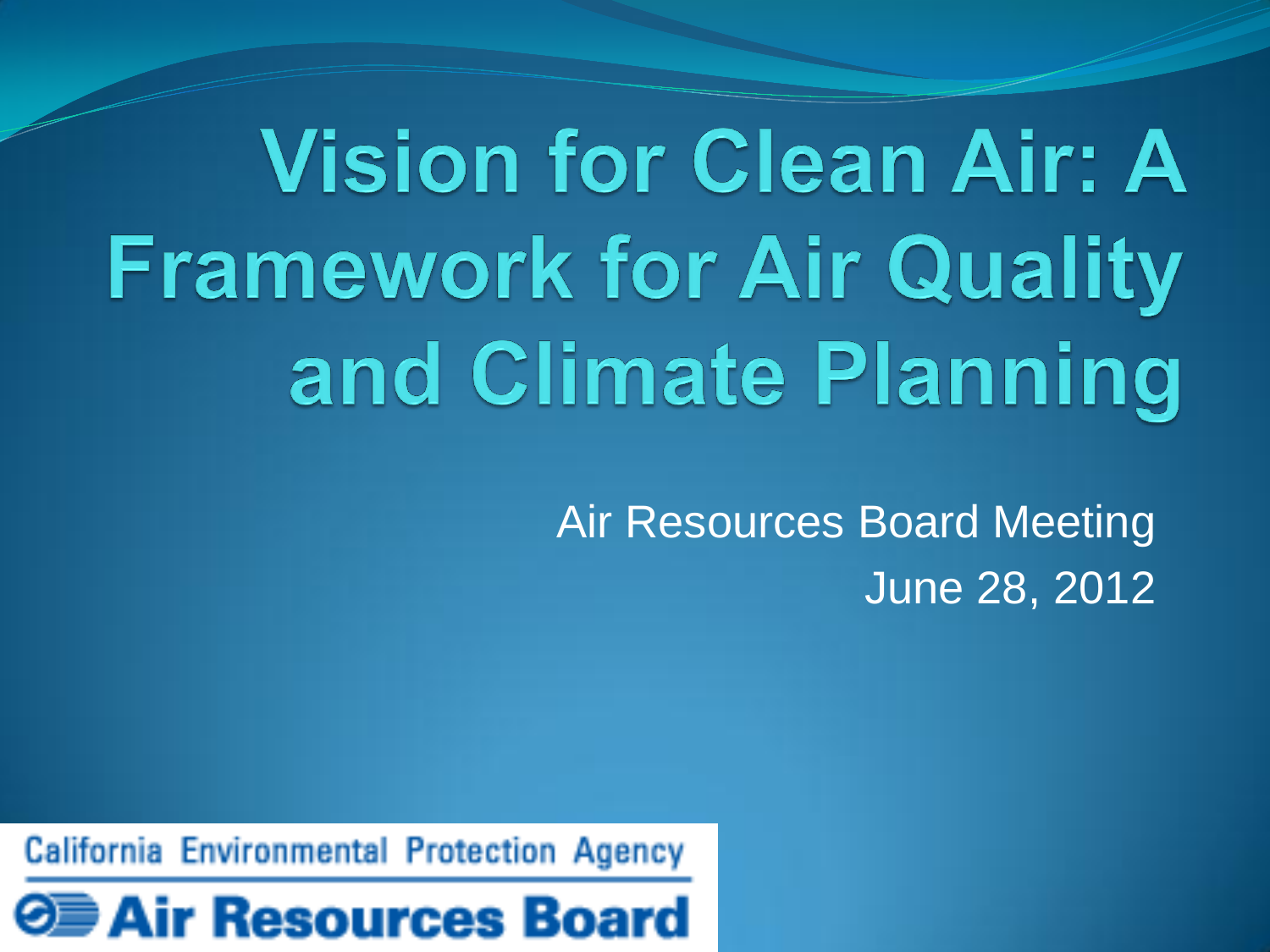## **Vision's Planning Framework**

- **Take a broader view of planning from multipollutant perspective**
- **Integrate planning efforts:**
	- **Clean Air Act – "SIPs"**
	- **AB 32 Scoping Plan Updates**
	- **Freight Transport planning**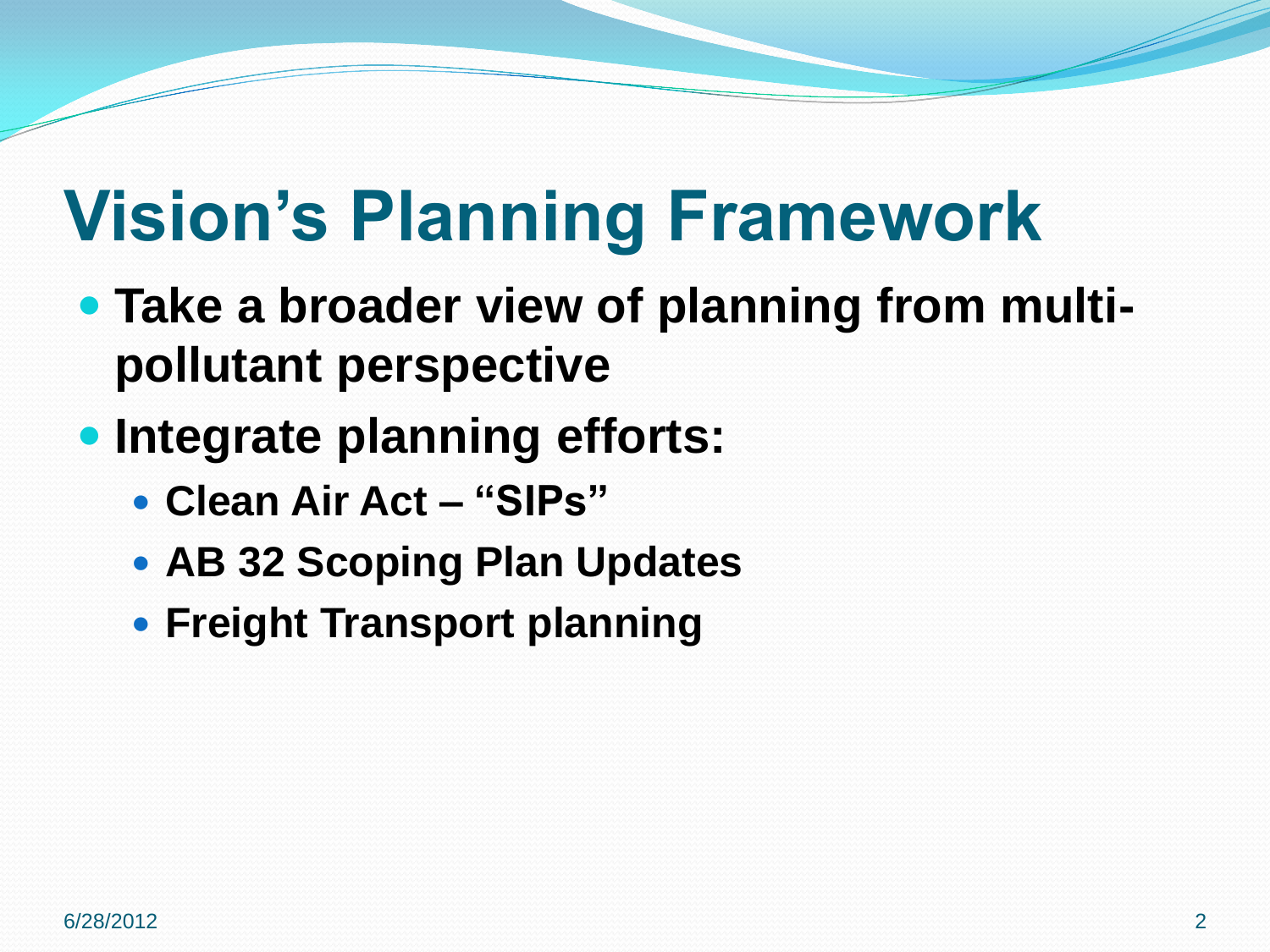### **Planning Horizons**

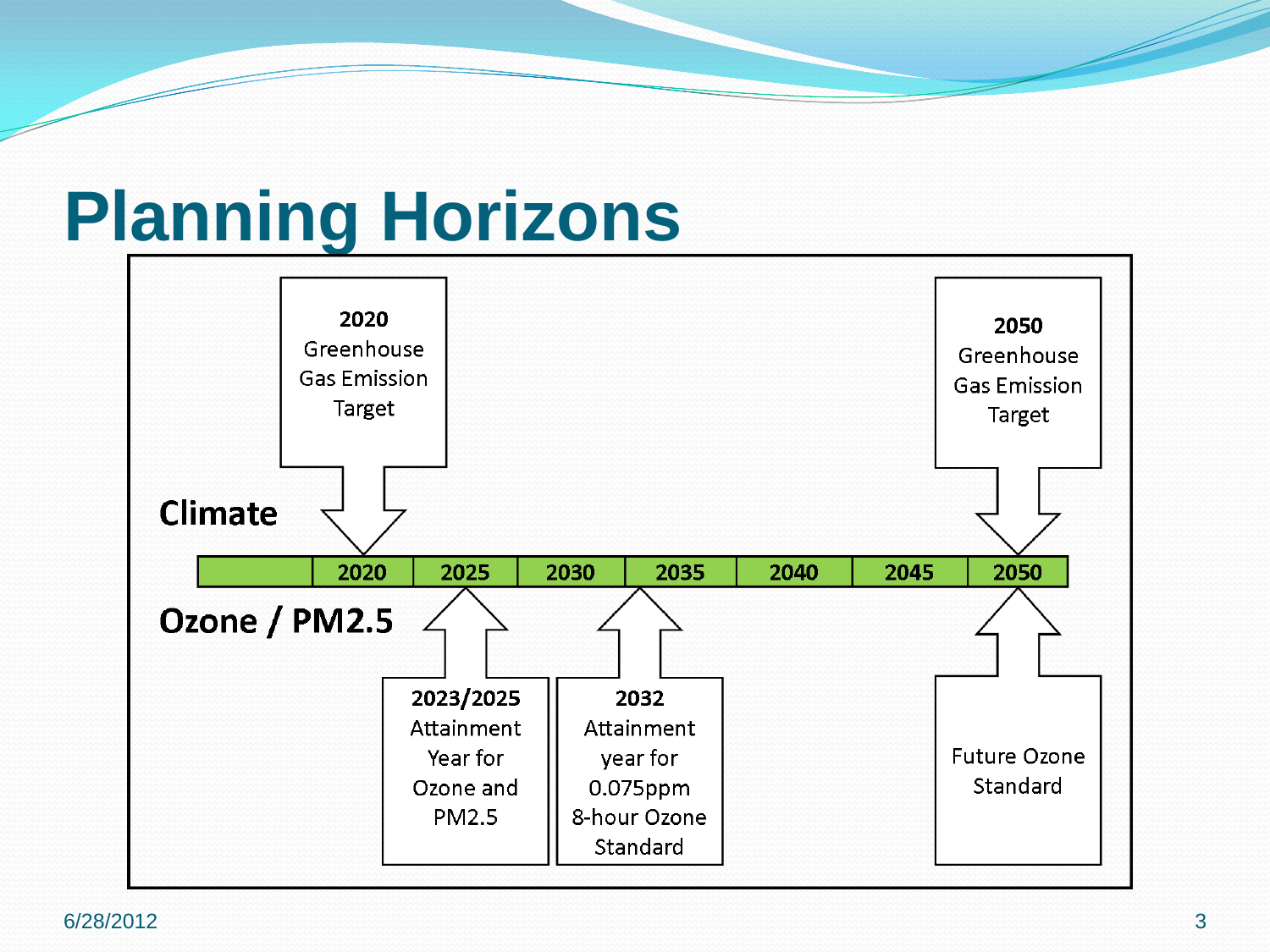### "**Powering the Future" Set Stage**

### Powering<sub>the</sub> Future

A Vision for Clean Energy, Clear Skies,<br>and a Growing Economy in Southern California

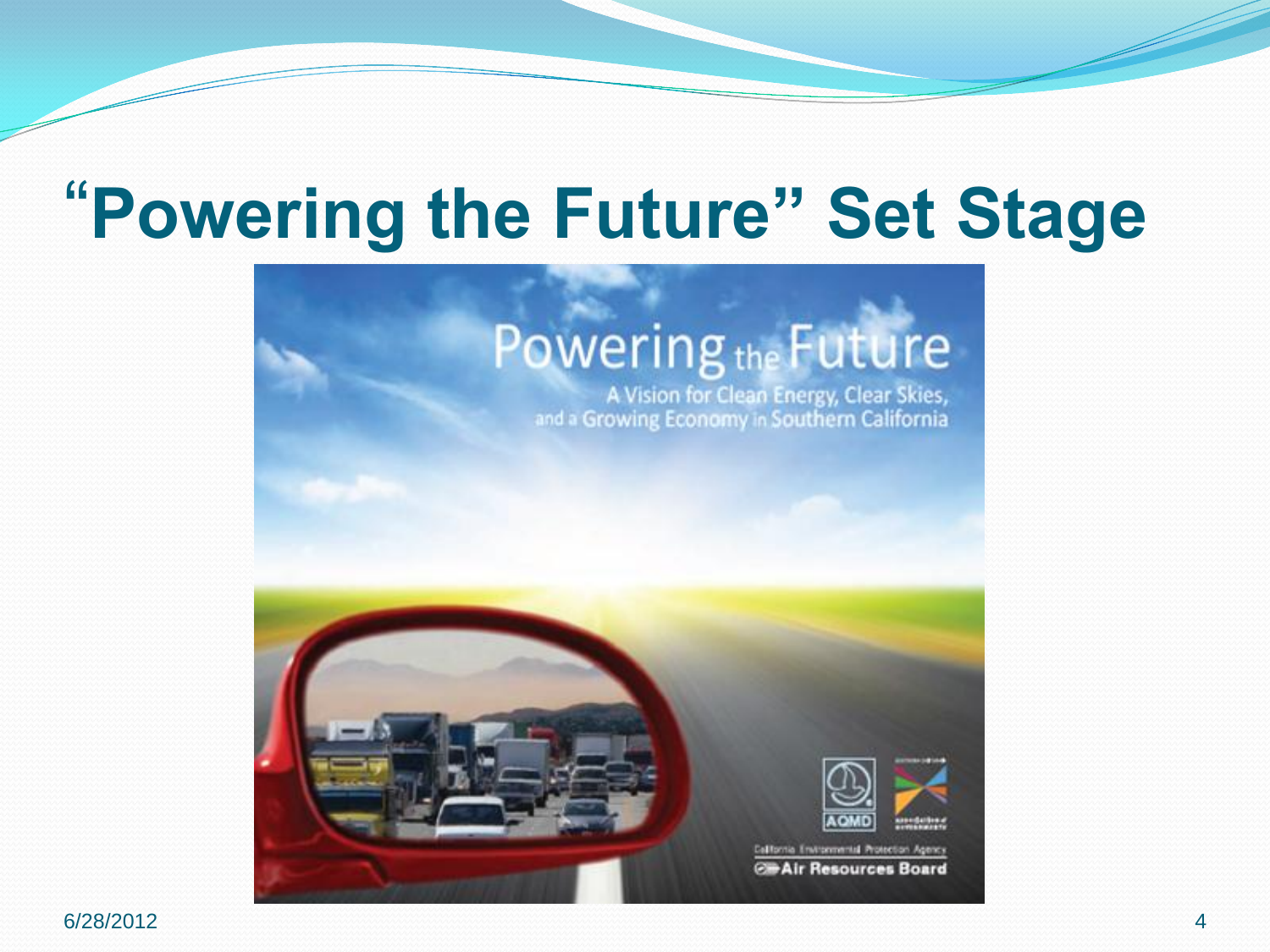## **Key Planning Targets**

- **Clean Air Act compliance requires an 80% reduction in NOx emissions by 2023**
- **85% reduction in greenhouse gases from today's levels is needed to meet 2050 goal**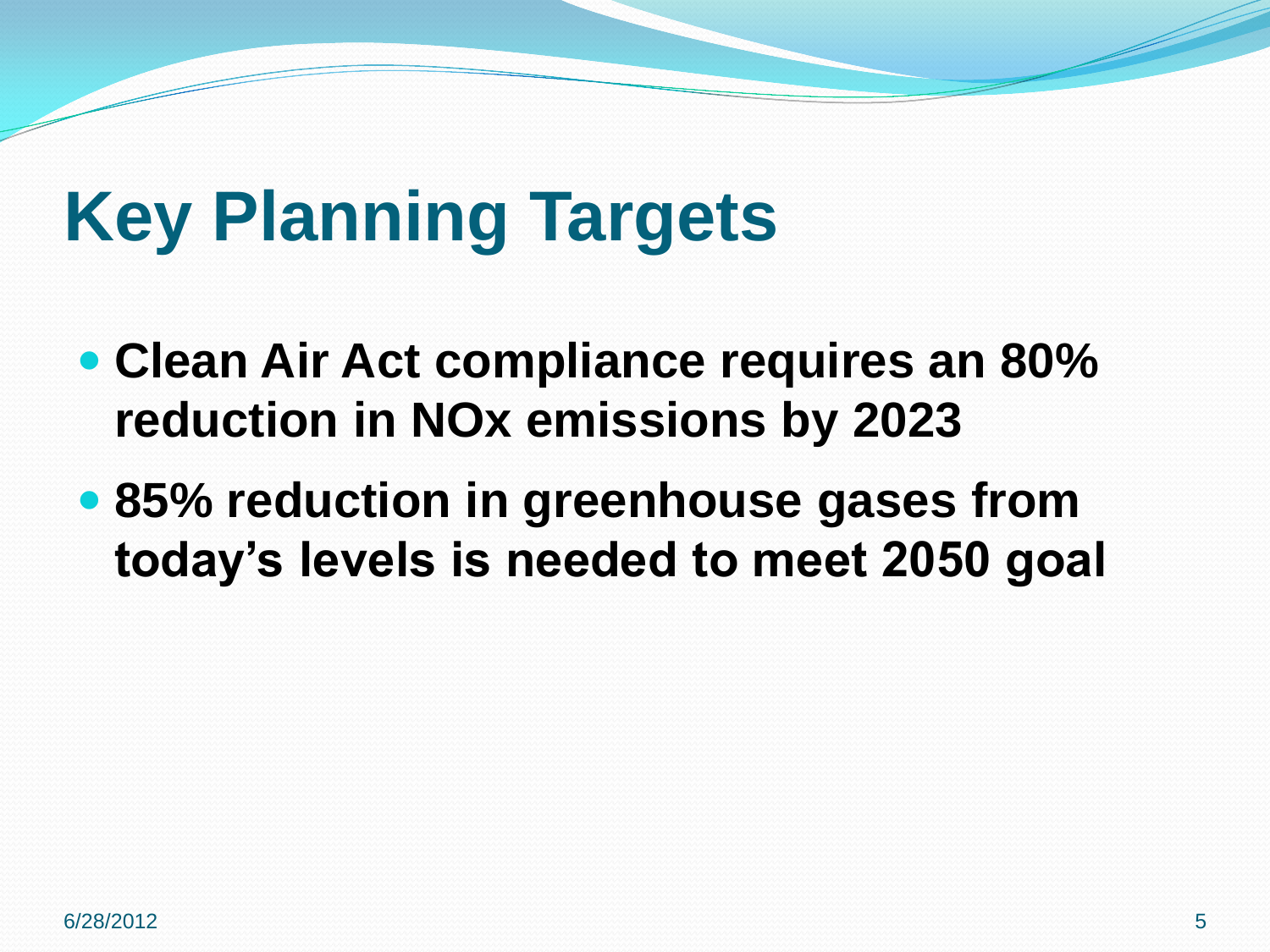## **Benefits of Comprehensive Planning**

- **Taking a broader look is necessary to develop the comprehensive clean air strategies needed**
- **Provides a more comprehensive view of air quality and climate strategies in the broad context of the economy and environment**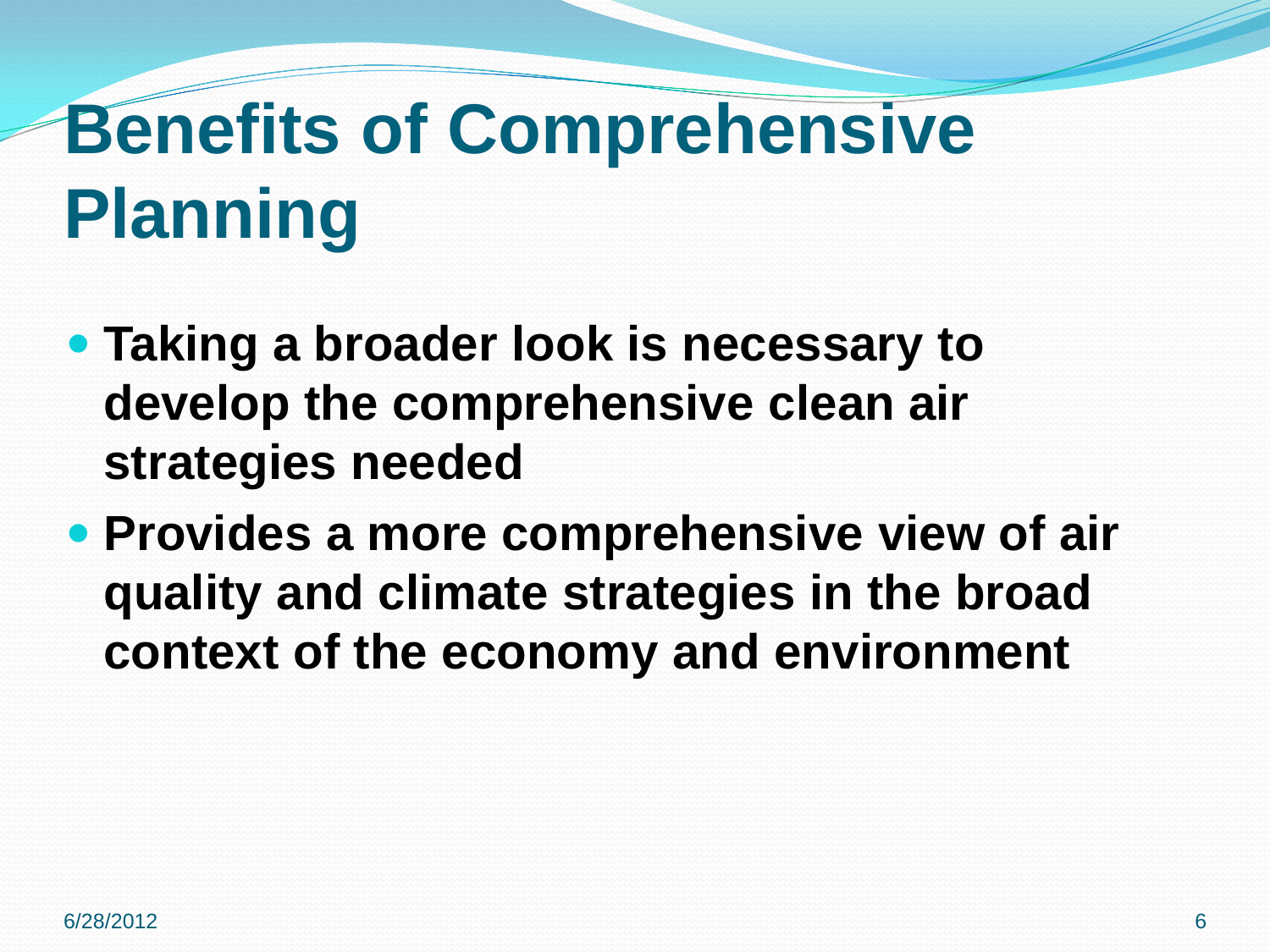### **Vision's Planning Process**

- **Start with benefits of existing programs**
- **Develop scenarios for further improvements in efficiency and cleaner technology, fuels, and energy sources**
- **Look at multi-pollutant results to inform plan development**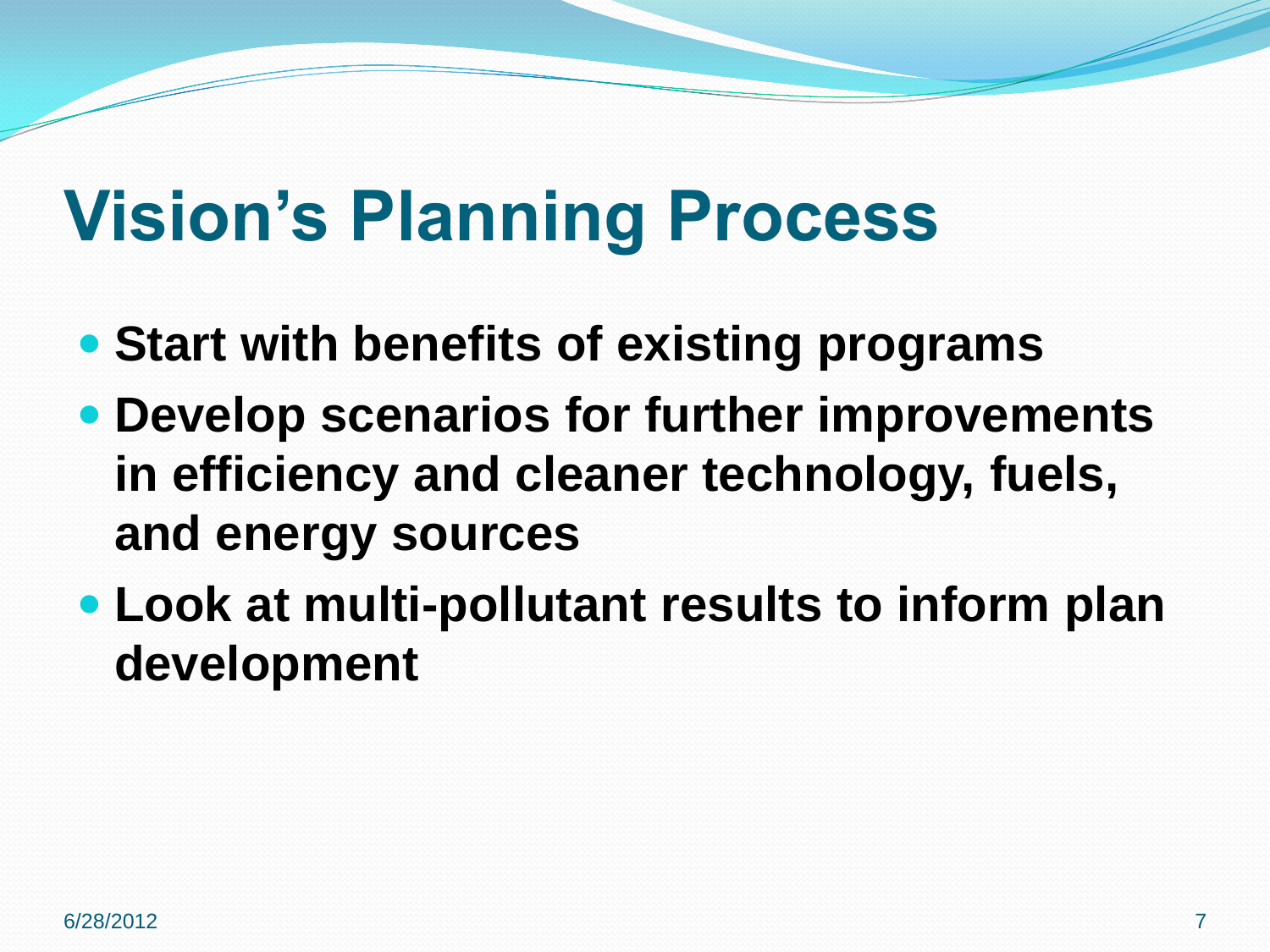#### **Vision: Multi-Pollutant View**

- **Truck example shows need to consider multipollutant benefits**
- **For example, transition to biofuels for GHG does not reduce engine NOx emissions**
- **Multi-pollutant view shows additional NOx strategies are needed to meet SIP requirements**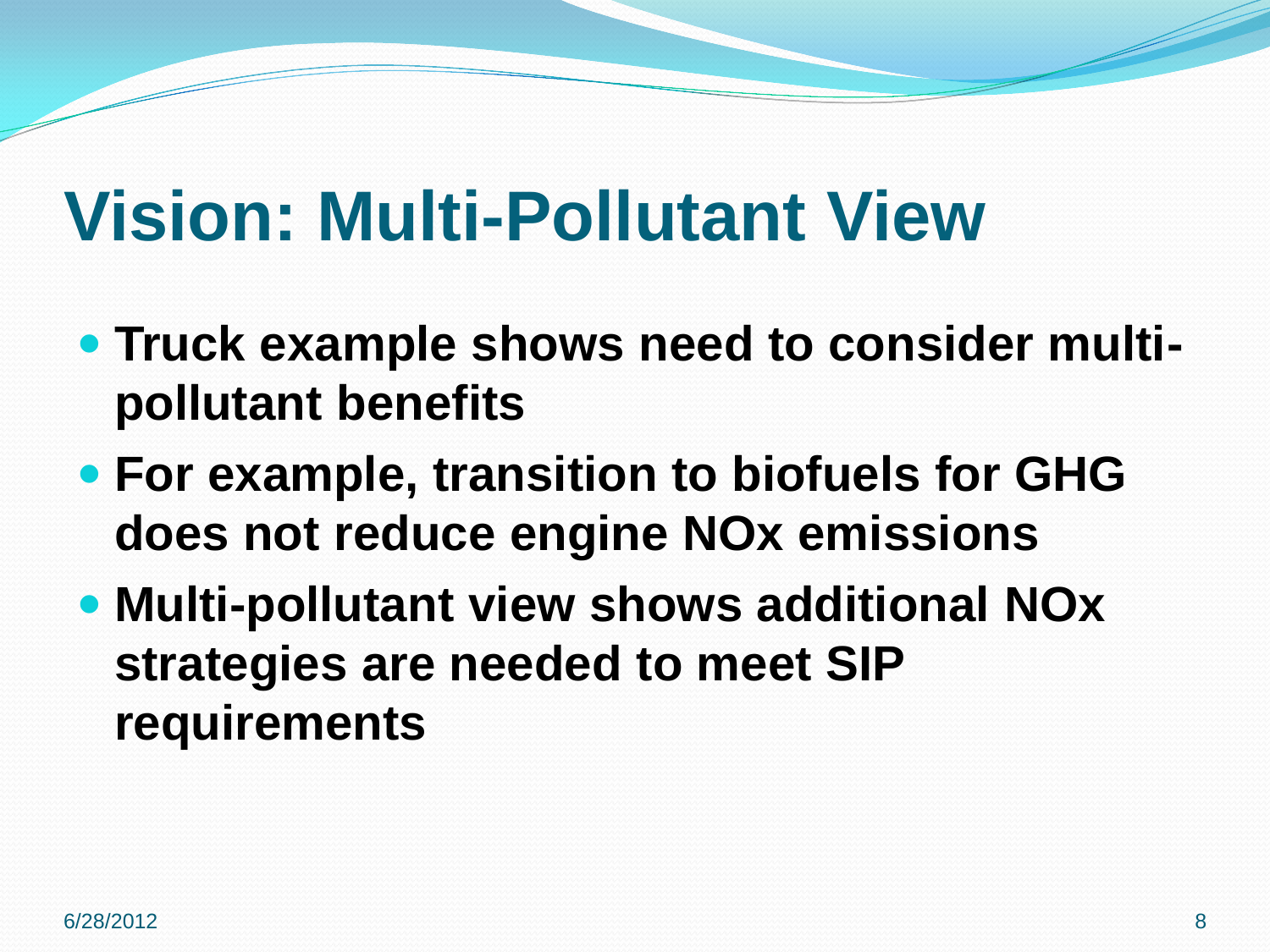## **An Example of a Multi-Pollutant View: A New Perspective…**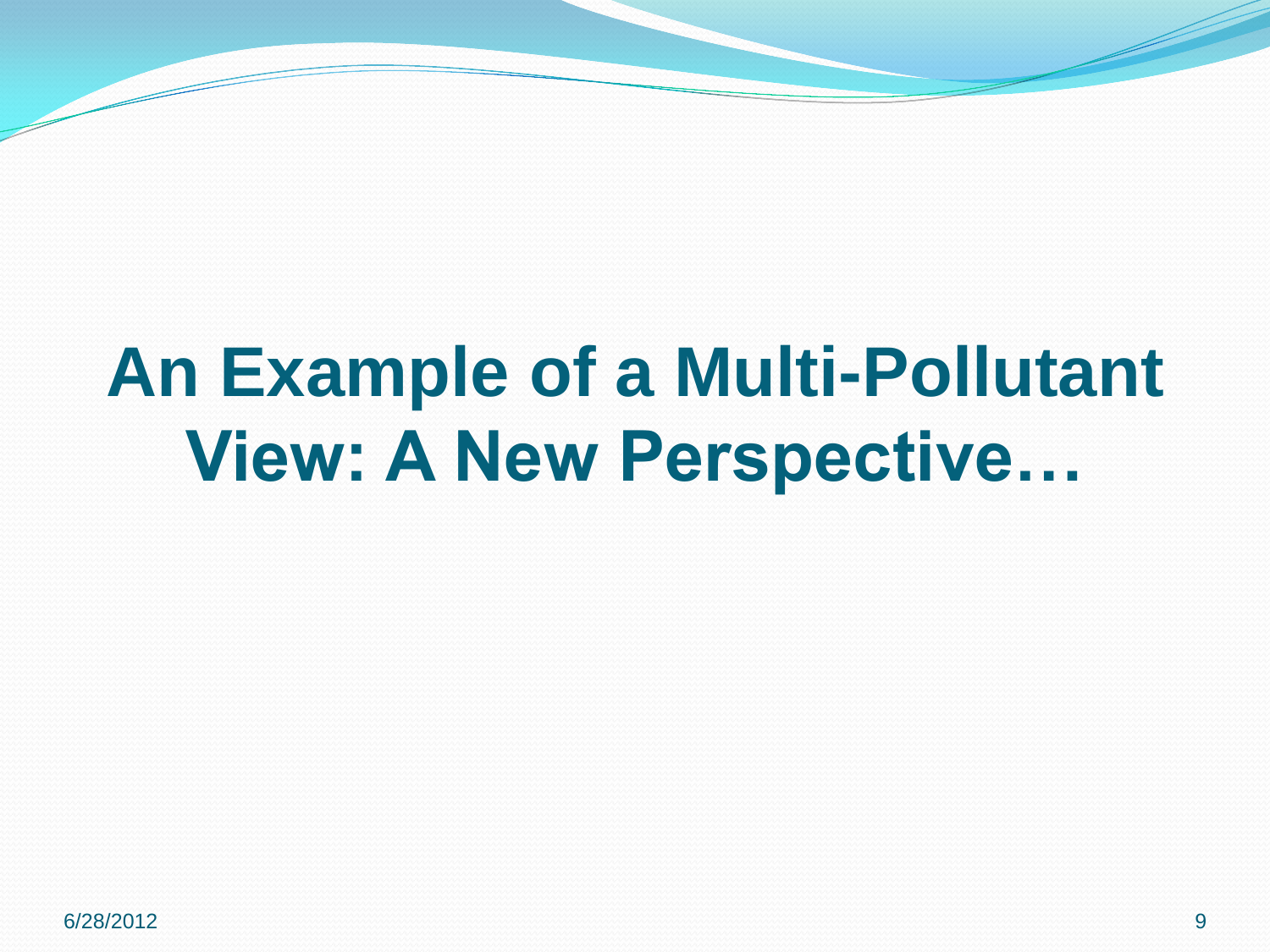#### **Truck GHG Emissions**

Statewide GHG Emissions, Heavy Duty Trucks



6/28/2012 10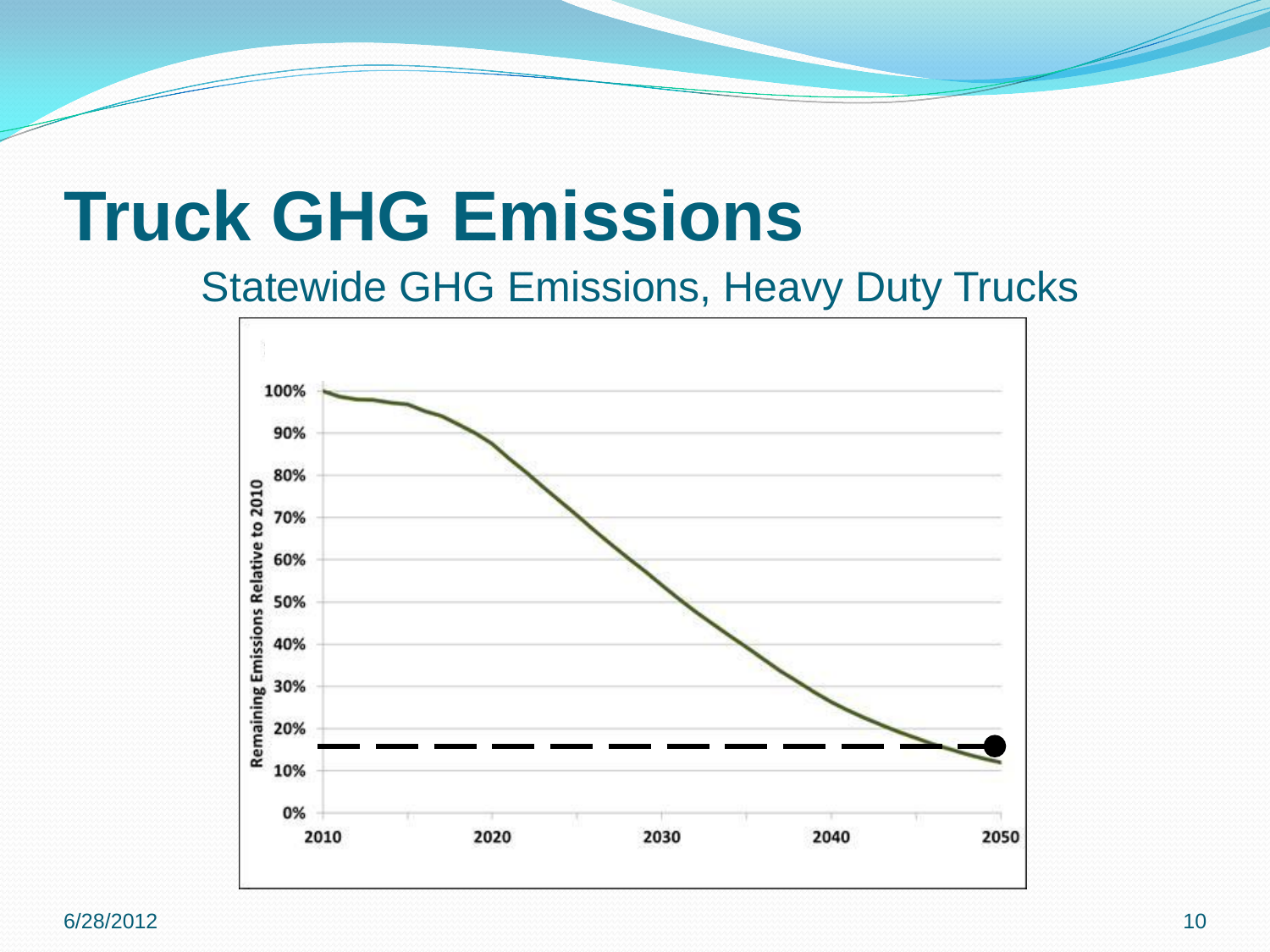#### **Truck NOx Emissions**

South Coast NOx Emissions, Heavy Duty Trucks

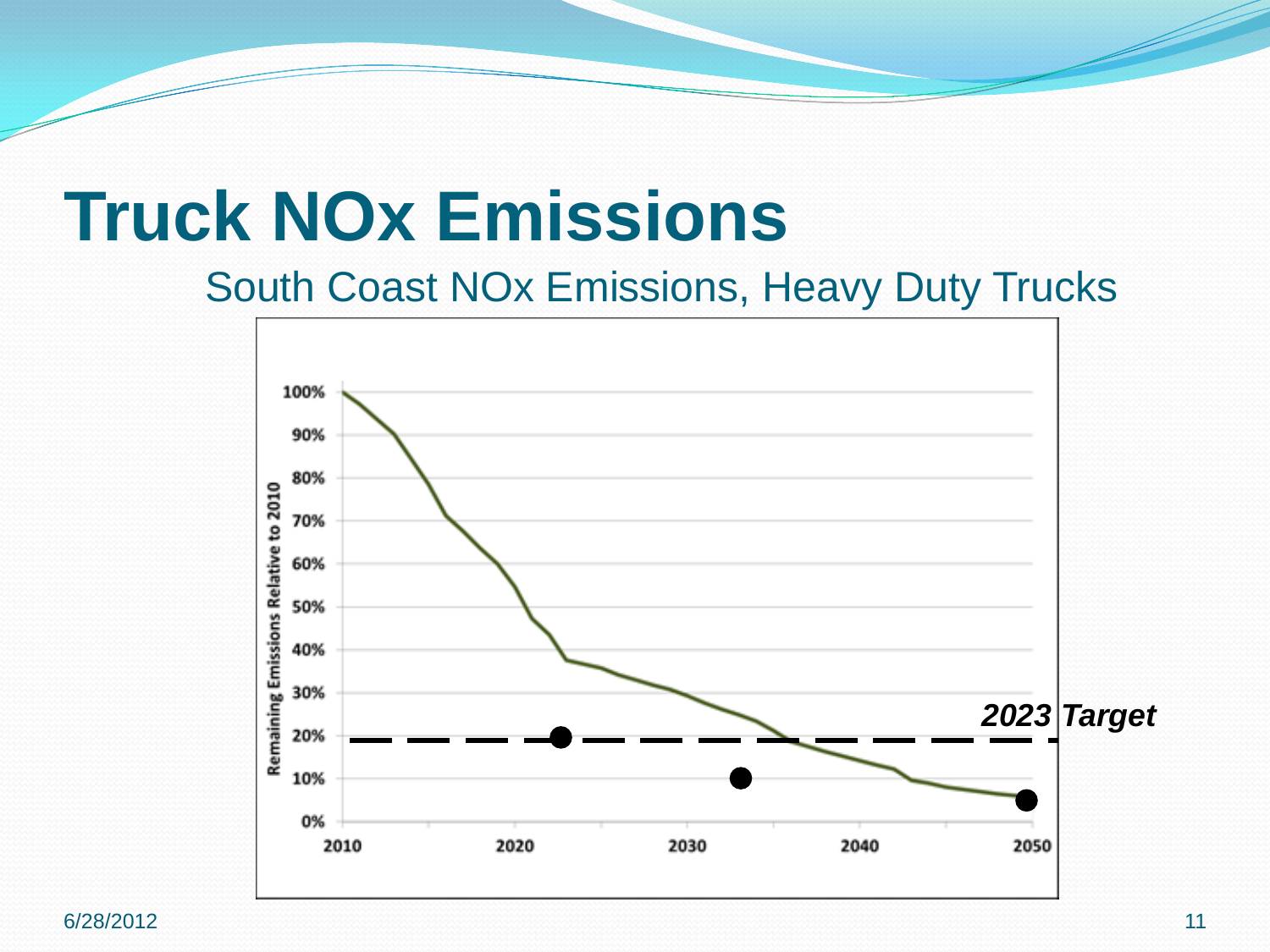## **Opportunity to Address Multiple Pollutant Targets (Trucks)**

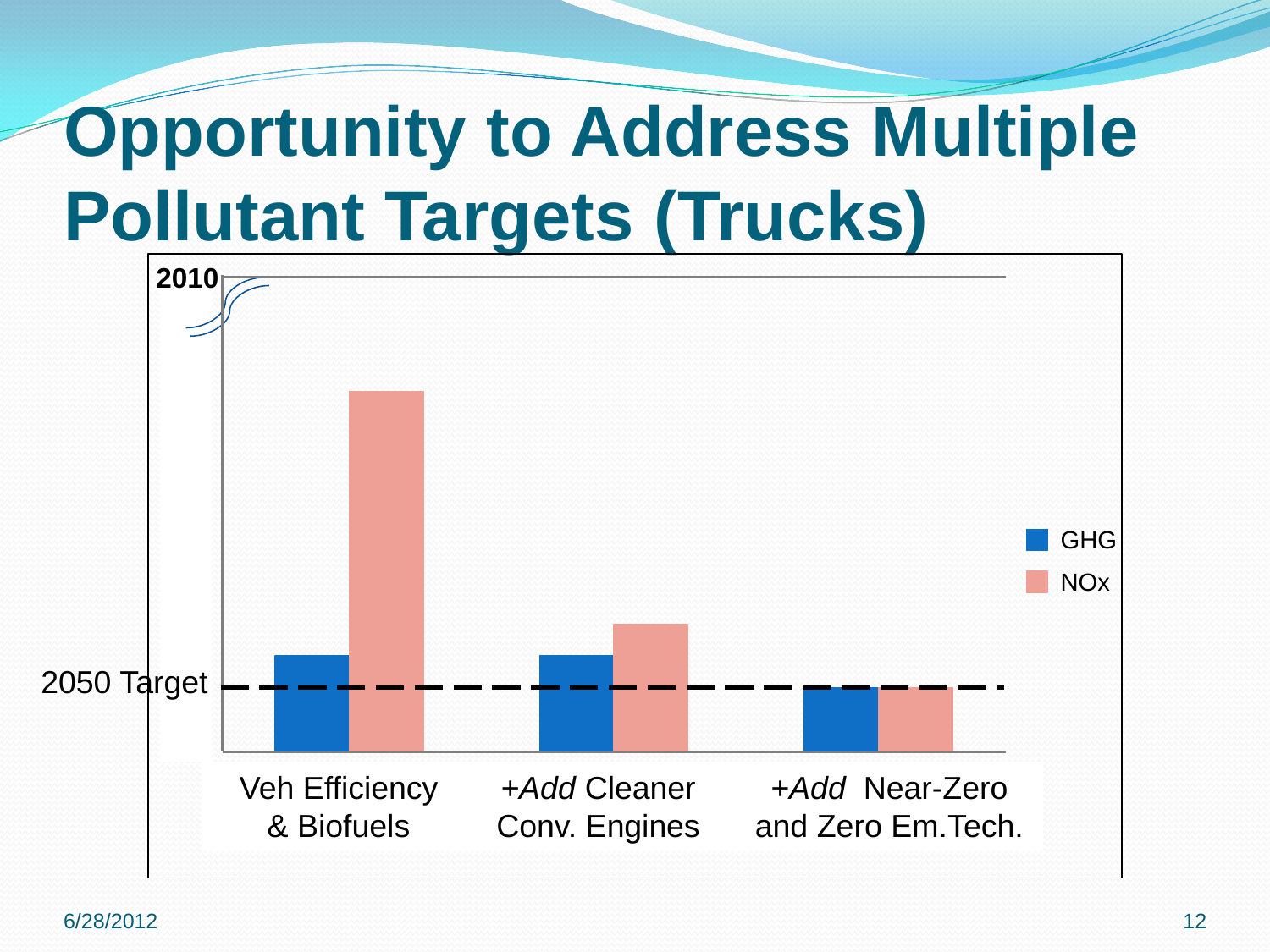## **Technology Transformation for Trucks**

#### South Coast Heavy Duty Truck Population

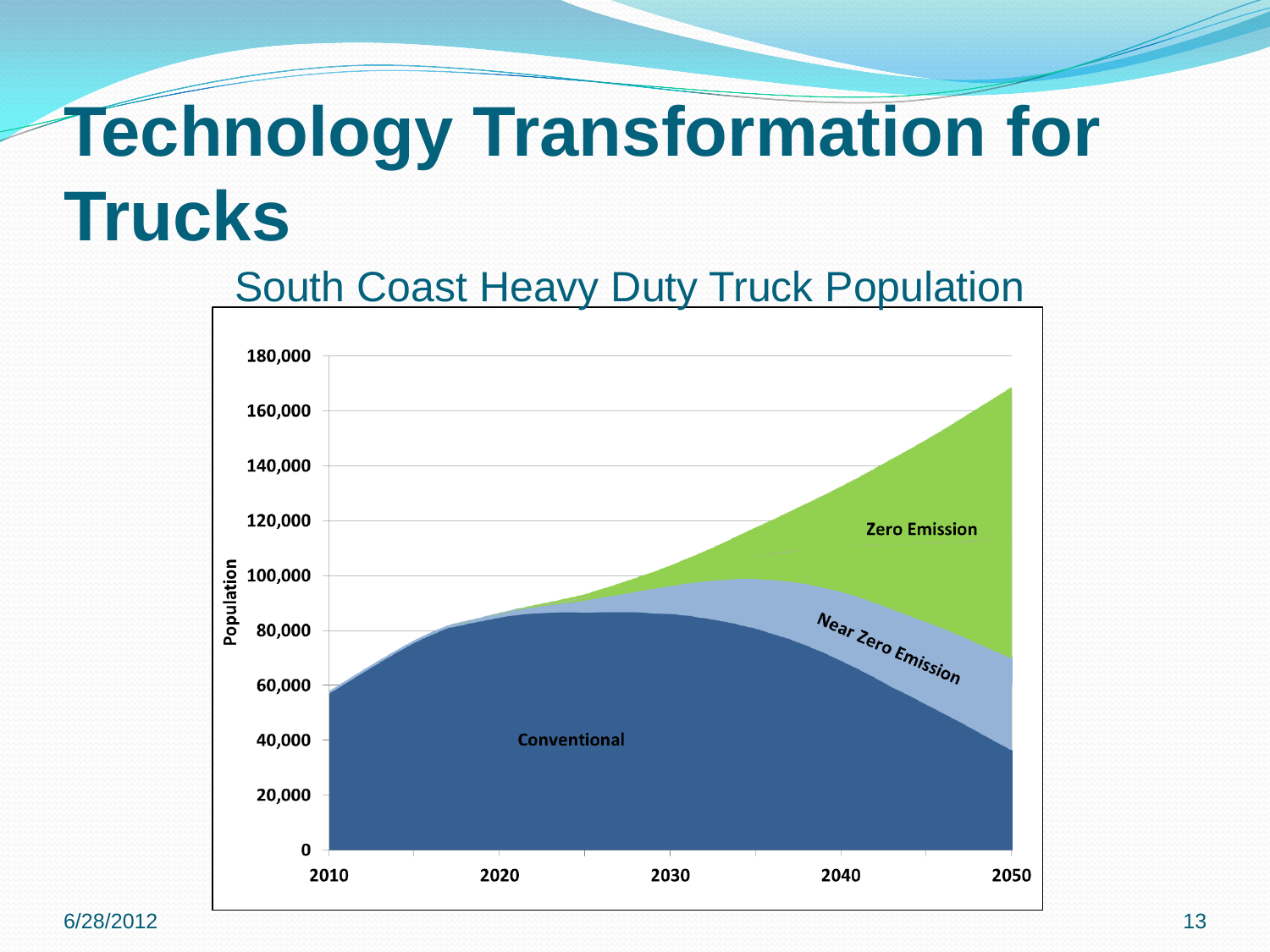#### **Truck Diesel PM**

South Coast PM2.5 Tailpipe Emissions, Heavy Duty Trucks

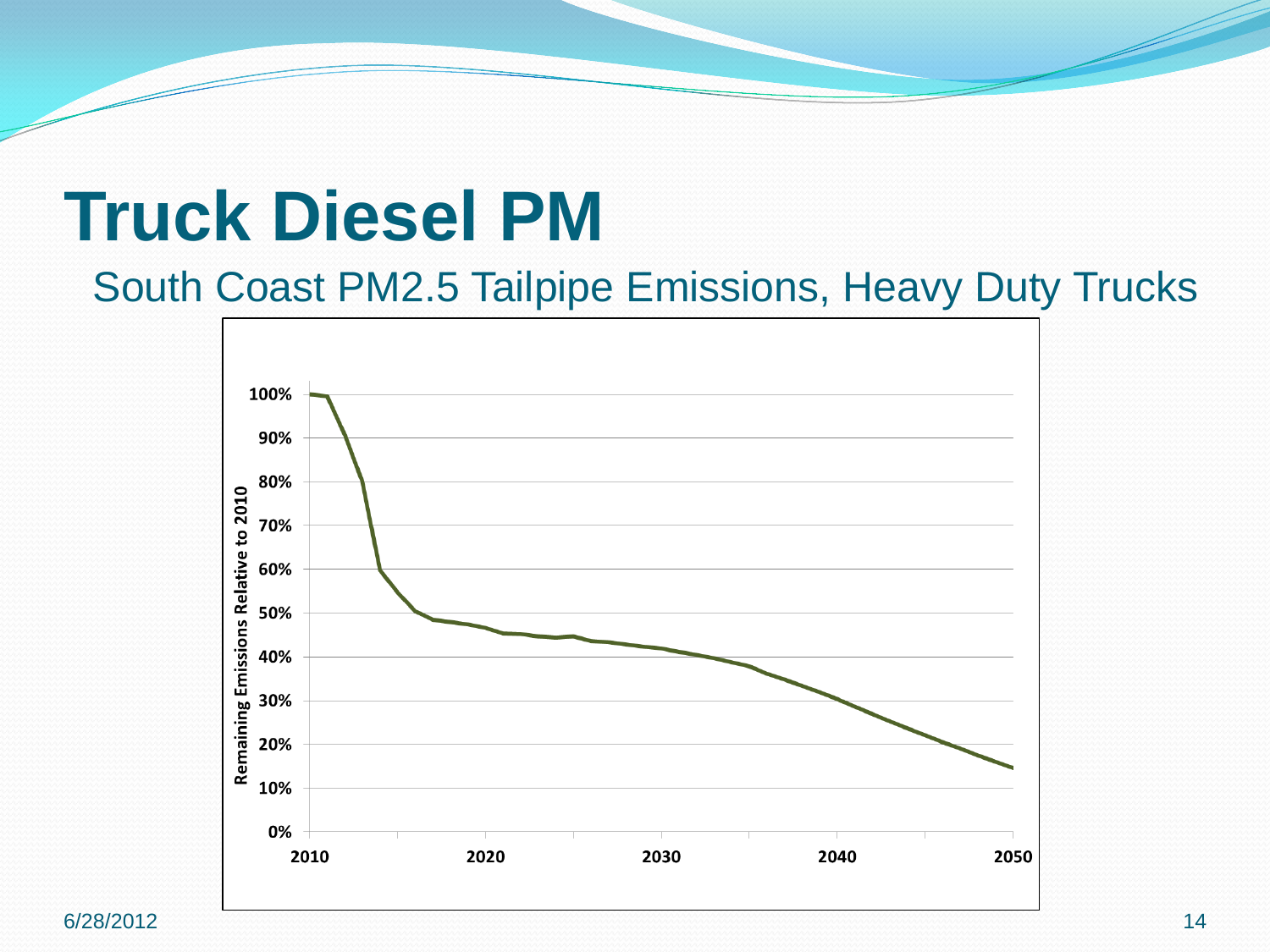#### **Car NOx Emissions**

#### South Coast NOx Emissions, Light Duty Vehicles

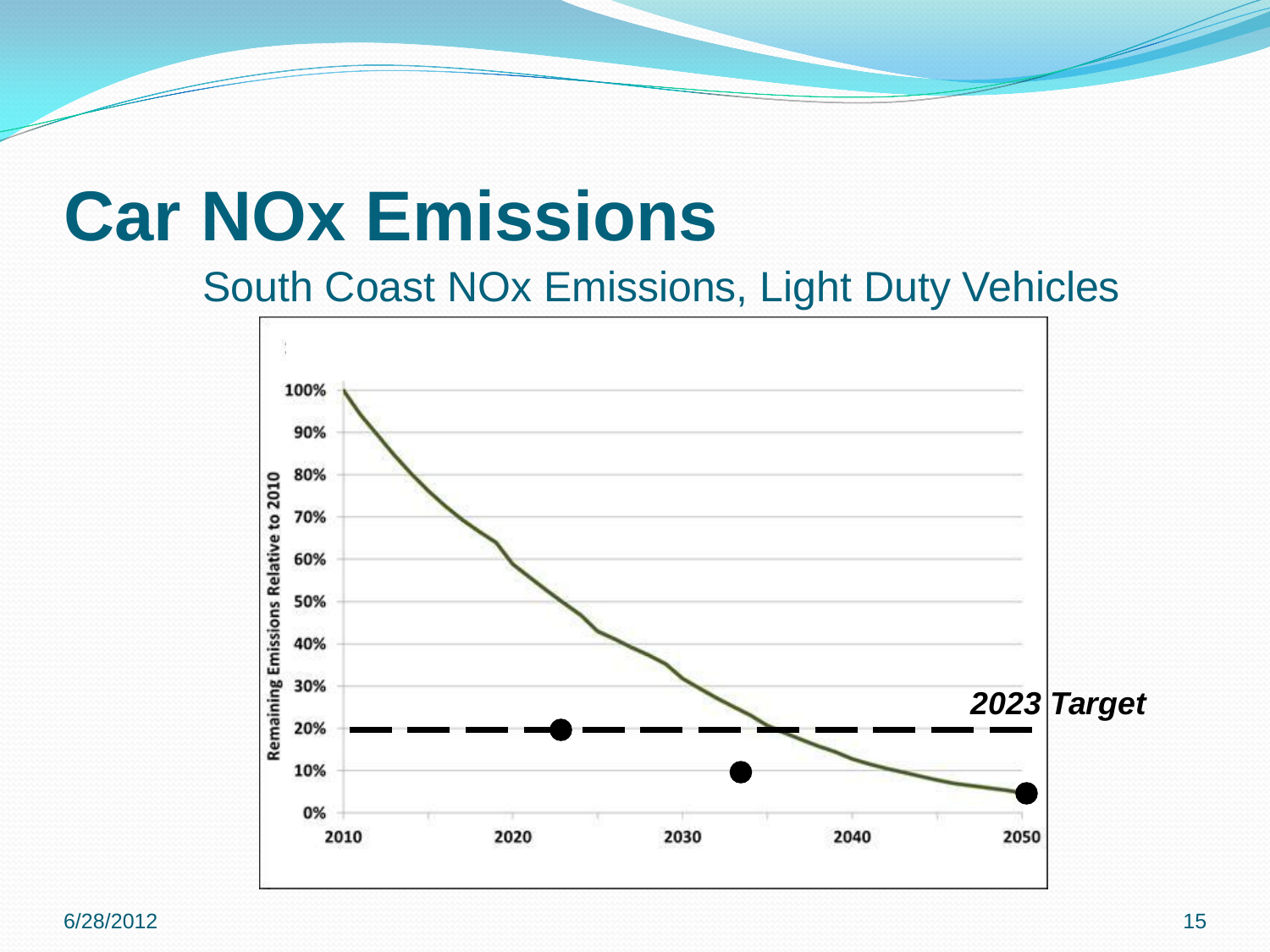## **Questions Moving Forward**

- **How best to deploy technologies, fuels, and other strategies to meet both air quality and climate goals?**
- **How best to coordinate federal, state, and local activities to ensure success?**
- **What are the implications of air quality deadlines that precede greenhouse gas targets?**
- **What are the energy demands of air quality and climate strategies?**